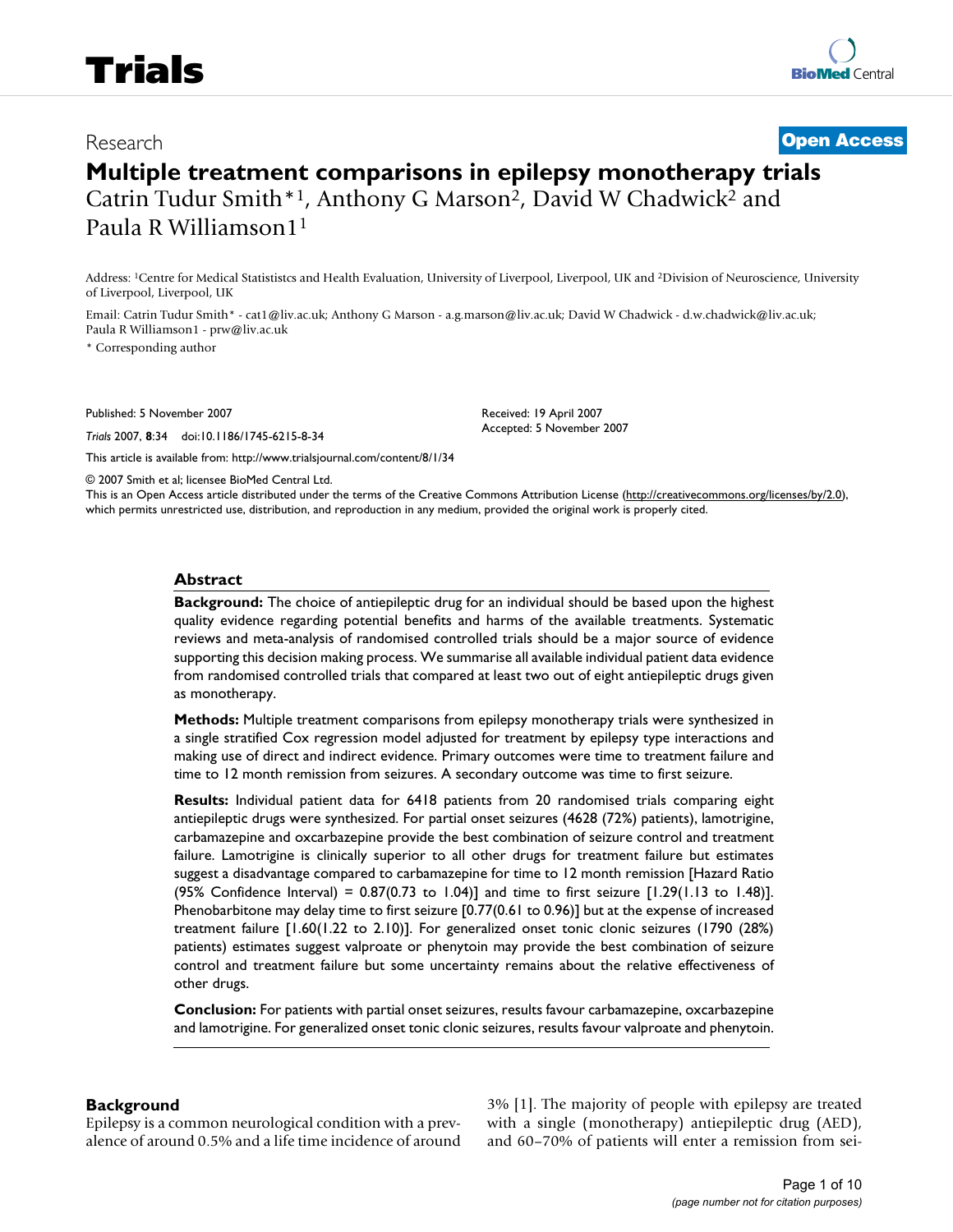zures soon after starting treatment, often on a first AED [2,3]. Current guidelines recommend valproate (VPA) as a treatment of first choice for patients with generalized onset seizures whilst carbamazepine (CBZ) is recommended as the first line treatment for patients with partial onset seizures [4,5]. However, with several AEDs to choose between and a number of new drugs licensed and introduced over the last decade and a half [6,7], it is essential to evaluate the effectiveness of these drugs against each other in the best possible way. The choice of AED for an individual should be based upon the highest quality evidence regarding potential benefits and harms of the available treatments. Systematic reviews and meta-analysis of randomised controlled trials should be a major source of evidence supporting this decision making process.

Eight separate Cochrane systematic reviews with metaanalysis have been prepared, or are in preparation, in which the following AED comparisons are made: CBZ against VPA [8], phenytoin (PHT) against VPA [9], CBZ against PHT [10], PHT against phenobarbitone (PB) [11], CBZ against PB [12], VPA against PB (review in preparation), oxcarbazepine (OXC) against PHT [13] and lamotrigine (LTG) against CBZ [14]. An individual patient data (IPD) approach using full original trial data sets rather than published or aggregate level data, has been used in these reviews, an approach that is regarded as the gold standard for meta-analysis [15]. Each Cochrane review provides the best available evidence about the comparative effects of each pair of drugs (pair-wise direct comparison). However, in isolation, each pair-wise comparison does not inform a choice among all these drugs and interpretation of the complete evidence base can be difficult for the physician or patient. Further difficulties arise with this current evidence base since direct evidence is not available for some pair-wise comparisons. For example, evidence directly comparing OXC with LTG or PB does not currently exist from a randomised controlled trial and, for OXC compared to PB, is unlikely to be examined in future trials because of changes in 'fashions' for treatment.

Meta-analyses of randomised controlled trials traditionally focus on the pair-wise comparison between two treatments, say A and B, with each included trial providing information for the direct comparison between A and B. For some treatment comparisons, randomised controlled trials may not exist therefore the treatment effect cannot be directly estimated. However, it is possible to estimate the indirect treatment effect of A versus B using evidence from trials comparing drug A with C, and trials comparing drug B with C. The key assumption for the indirect comparison is one of exchangeability of the treatment effect across all included trials such that the effect of A versus B would be expected to be similar if estimated within the trials that actually did compare A versus B or likewise within the trials that only compared B versus C. This assumption may be reasonable if the trial setting and clinical characteristics are similar or if any differences between trials would not be expected to modify the relative treatment effects. Although no formal statistical test exists to examine this assumption, careful consideration should be given for the reliability of this assumption.

Indirect comparisons can be valuable in situations particularly where direct comparisons either do not exist, comprise a limited amount of data, or are unlikely to ever be examined in future trials. Methods for estimating an indirect comparison using aggregate data have been discussed previously [16] and compared to direct evidence across 44 systematic reviews by Song et al [17]. They concluded that indirect comparisons usually (but not always) agree with the results of direct randomised trials with their validity dependent upon the internal validity and similarity of the included trials.

In this paper we describe a simultaneous analysis of IPD from randomised controlled trials included across the eight original Cochrane reviews along with subsequently obtained IPD from the largest ever randomised trial in epilepsy patients [6,7]. These randomised trials contribute direct and indirect evidence for multiple treatment comparisons of eight different AEDs that have a license for use as monotherapy in at least one country and will provide the best available overall summary of their comparative effects. This analysis will aid an evidence-based decision making process and simplify interpretation of the evidence for the physician and patient. The approach could be expanded to incorporate data for other AEDs once available, and the methods are relevant to many other areas of medicine where choices have to be made among a number of treatment options.

There is increasing recognition of a need to use multiple treatment comparisons with direct and indirect evidence to inform healthcare decisions [18] and it appears the logical next step following individual pair-wise meta-analyses. To our knowledge, this is the first such analysis based on IPD which is recognised to be the gold standard approach both in pair-wise meta-analyses and therefore, we believe, for multiple treatment comparison analyses.

## **Methods**

# *IPD reviews*

Each Cochrane systematic review of epilepsy monotherapy trials used identical protocol and review methodology. The search strategy included searching Medline 1966–2006 using the Cochrane Epilepsy Groups comprehensive search strategy, the Cochrane Controlled Trials Register and the Cochrane Epilepsy Group's register of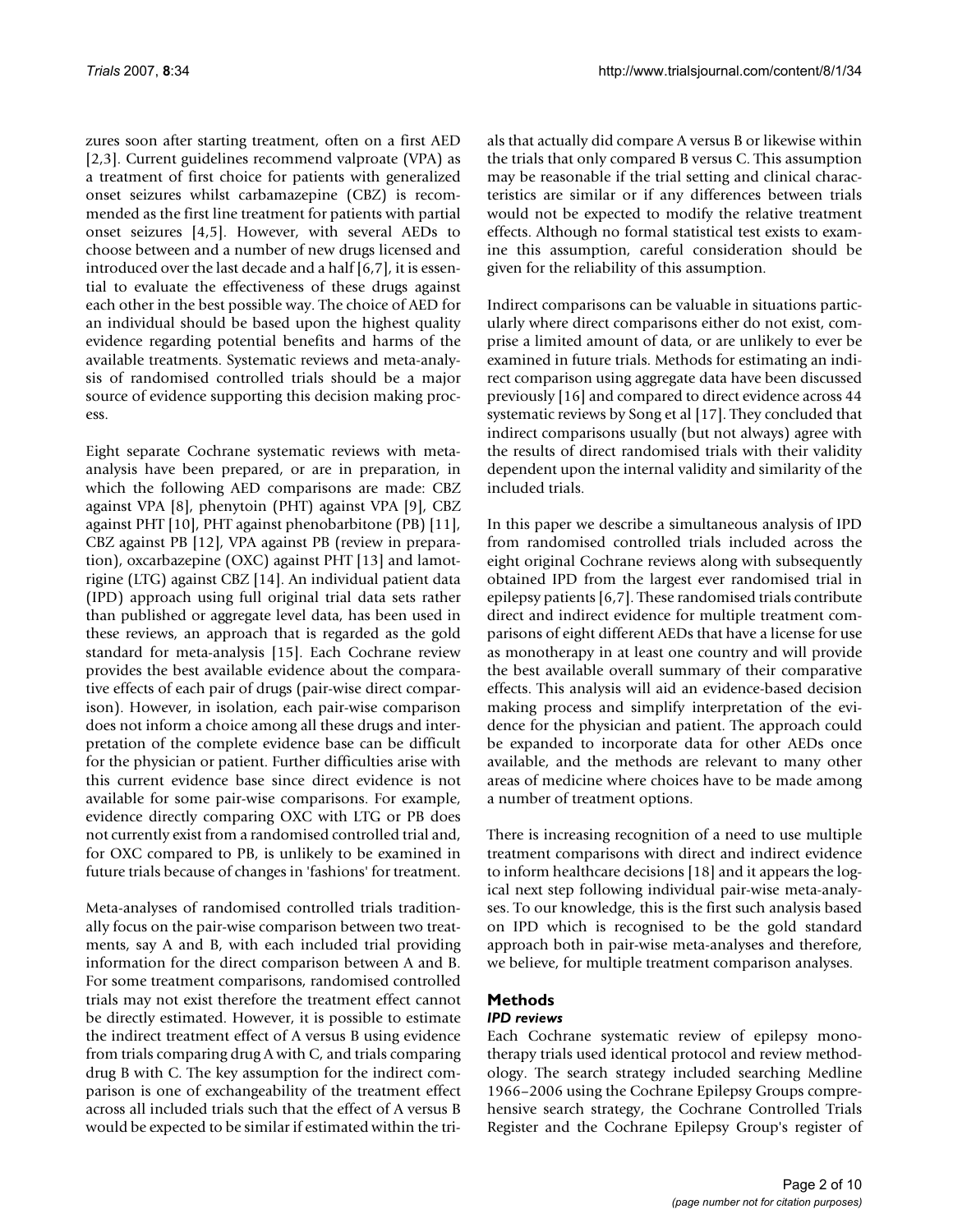randomised controlled trials. In each review, trials were included if they were double (patient and clinician), single (patient or clinician) or unblinded randomised controlled trials in which the two treatments of interest in the particular review were compared directly. Trial participants were children or adults with a new diagnosis of epilepsy, or a relapse following AED withdrawal, or who had failed on other therapies. Patients' seizures were classified as either partial onset (simple partial, complex partial, or secondarily generalising tonic-clonic seizures) or as generalised onset tonic-clonic seizures. Trials recruiting patients with other generalized seizure types (primarily absence and Myoclonic seizures) in the absence of tonic clonic seizures were excluded. All of the trials included in the review were undertaken after the publication of the 1981 International League Against Epilepsy (ILAE) classification of epileptic seizures [19], in which the distinction between partial onset and generalized onset seizures is made, hence patients could be split into partial onset and generalized onset seizure subgroups. However, many of the studies were initiated prior to the 1989 ILAE classification of epileptic syndromes [20]; hence individual epilepsy syndromes could not be investigated.

Three time-to-event outcomes were investigated, which are those recommended by the ILAE [20]. The primary outcomes were (i) time to treatment failure due to inadequate seizure control, intolerable adverse effects or a combination of both; a combined outcome reflecting both efficacy and tolerability and an outcome to which the individual makes a contribution, and (ii) time to 12 month remission from seizures, defined as the number of days between randomisation and end of a period of 12 months without seizures. A secondary outcome was time to first seizure after randomisation. Further details regarding specific review methodology are described in the relevant review publication.

## *SANAD data*

SANAD (A RCT Of Longer-Term Clinical Outcomes And Cost Effectiveness Of Standard And New Antiepileptic Drugs) was an unblinded randomized controlled trial recruiting patients between January 1999 and August 2004. Arm A [6] recruited patients for whom CBZ was considered to be standard treatment and they were randomized to CBZ, gabapentin (GBP), LTG, OXC or topiramate (TPM). Arm B [7] recruited patients for whom VPA was considered to be standard treatment and they were randomized to VPA, LTG, or TPM. Clinicians were asked to classify seizures and epilepsy syndromes by ILAE classifications as far as was possible, at least to differentiate between partial onset (focal) or generalised onset seizures. Primary outcomes were time to treatment failure, and time to 12 month remission. Secondary outcomes

included time to first seizure. IPD are available for all participants.

## *Simultaneous analysis of multiple treatment comparison*

All analyses are by intention to treat as far as possible. As time to event outcomes are of interest, three Cox proportional hazards models are fitted to the data, one model for each outcome. To preserve the advantages of randomisation within each trial, the Cox model is stratified by trial including all patients from all treatment groups in all trials for which data are available [21]. The eight AEDs (CBZ, VPA, PHT, PB, OXC, GBP, TPM and LTG) of interest may be represented in the Cox proportional hazards model by seven dummy variables. Estimates of the hazard ratio and its standard error for each pair-wise comparison may be obtained from this model with appropriate recognition of the covariance between regression coefficients. With 8 AEDs, there are 28 possible pair-wise comparisons. For ease of presentation, we present hazard ratio estimates for each drug compared to the current standard (CBZ for partial and VPA for generalised) in this paper. However, estimates for all pair-wise comparisons were examined for conclusions and are displayed in Figure X [see additional file 1]. Further details regarding the model, model fit and calculation of hazard ratios and confidence intervals are given in Appendix 1 and discussed in more detail by Tudur Smith [22].

## *Exchangeability*

The assumption of exchangeability implies that the hazard ratio for each treatment comparison is similar across all covariate values i.e. there are no treatment by covariate interactions. This assumption is clinically unlikely for the epilepsy monotherapy comparisons since there are strong prior beliefs that some AEDs have different effects for generalised and partial onset seizures, i.e. there is a treatment by seizure type (partial versus generalized onset) interaction. For example, VPA is considered the treatment of choice for generalized seizures and epilepsy syndromes and CBZ the treatment of choice for partial seizures and epilepsy syndrome [23]. The availability of IPD for this particular example enables analyses that adjust for the effect of epilepsy type and interactions with treatments to improve the application of results to specific patient populations. This is achieved in the analysis by including terms to represent the main effects of treatment and epilepsy type and their interaction in the Cox model.

One further concern is that the individual trial data may not necessarily be contemporaneous. In particular, data for PB comes from trials that recruited patients between 1978 and 1987 whereas data for LTG comes from trials that recruited between 1989 and 2004. Both drugs have been compared against CBZ for which we have data across the period between 1978 and 2004. The assumption of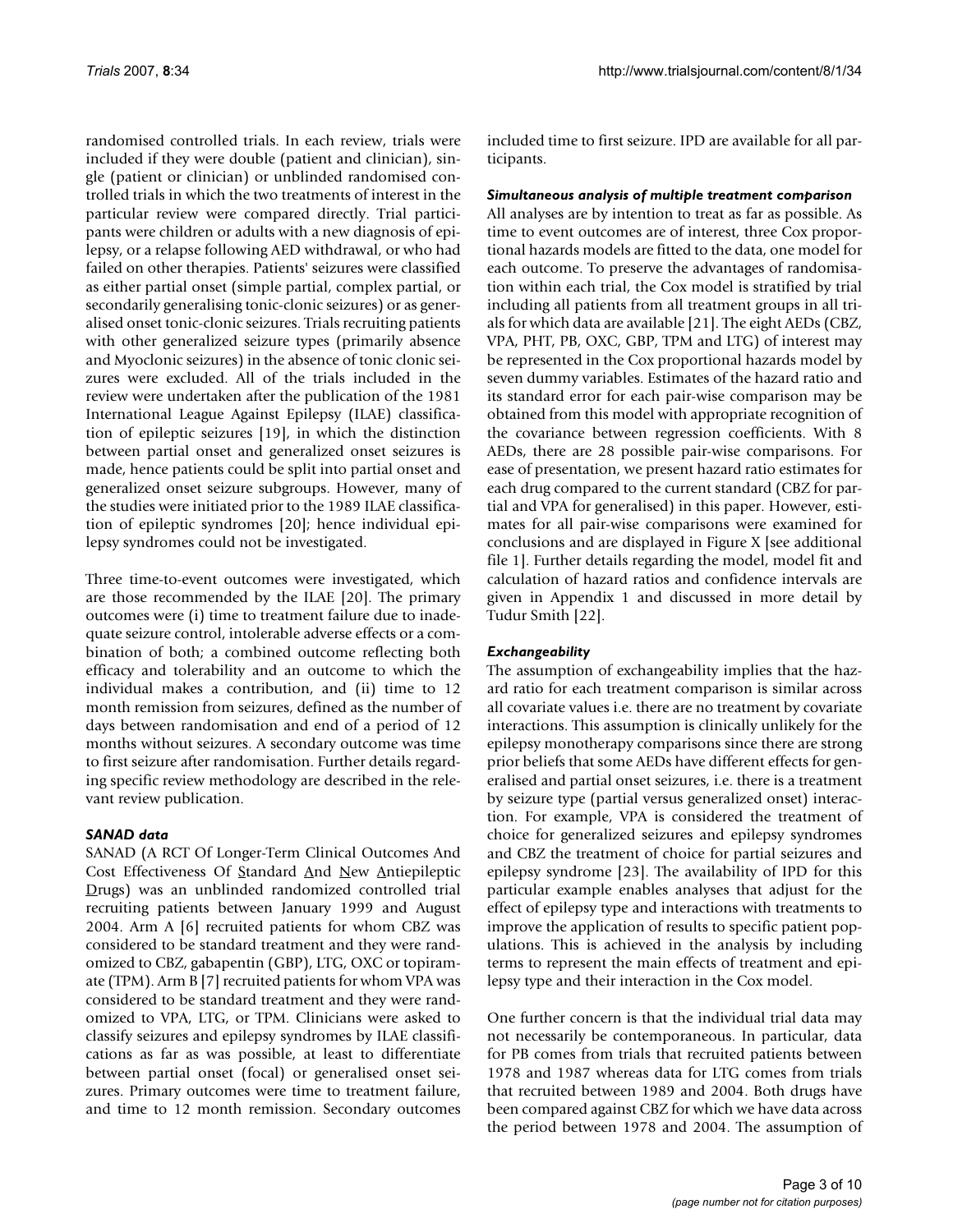exchangeability implies that the hazard ratio for PB versus CBZ, as estimated by the trials recruiting between 1978 and 1987, would also be expected if trials had compared PB and CBZ between 1989 and 2004. It is possible that improvements in clinicians' understanding of how to use CBZ could change over the time period between 1978 and 2004. For example, clinicians may be less tolerant of known adverse effects or may alter their pattern of dose escalation or maintenance dose. Such changes in practice could improve outcome over time for patients on CBZ which could invalidate the assumption of exchangeability. This hypothesis is explored by adding year of randomisation (as a categorical variable) for patients on CBZ to a Cox regression model with know prognostic factors (number seizures before randomisation and epilepsy type).

## *Consistency*

For each comparison where direct evidence is available, internal consistency of the direct evidence is assessed by visual inspection of confidence intervals for each trial hazard ratio, along with a chi-square test for heterogeneity and calculation of the  $I^2$  statistic [24] for partial and generalised seizures separately. Consistency between the direct and combination of direct and indirect evidence is assessed by visual comparison of the hazard ratio estimates and 95% confidence intervals from each direct (seizure type specific) comparison with the corresponding combined result.

#### **Results**

IPD are available for at least one outcome for 6418 patients with epilepsy type data across 20 randomised controlled trials [25-41]. There are 5817 patients [1552 (27%) generalised; 4265 (73%) partial] randomised within 17 trials available for the analysis of time to treatment failure, 4886 patients [1360 (28%) generalised; 3526 (72%) partial] from 14 trials for the analysis of time to 12 month remission and 5724 patients [1765 (31%) generalised; 3959 (69%) partial] from 19 trials for the analysis of time to first seizure. The summary of characteristics (Table 1) [see additional file 2] suggests clinical comparability across included trials and adds further support to the clinical justification for combining evidence from these multiple sources. A meaningful summary of titration schedules could not be created due to the inadequacy of data in trial publications.

Analyses adjusted for treatment and epilepsy type main effects and their interaction are displayed in Figures 1, 2, 3, 4, 5, 6 for each outcome based on the multiple treatment comparisons analysis of all relevant trials for which data are available. Each figure presents a hazard ratio and 95% confidence interval for every AED compared with the current standard (CBZ for partials and VPA for general-

0.5 1 2 5 PB 1.60 (1.22, 2.10) PHT 1.24 (0.98, 1.57) GBP 1.16 (0.96, 1.41) TPM  $\leftarrow$   $\leftarrow$  1.13 (0.93, 1.37)  $VPA$  1.00 (0.82, 1.24)  $\overline{OXC}$   $\overline{O(0.69, 1.12)}$ LTG 0.70 (0.58, 0.83) HR<1 CBZ worse | HR>1 CBZ better

Hazard Ratio (95% confidence interval)

## Figure 1

**Time to treatment failure for partial onset seizures (Hazard Ratio for each AED compared to standard CBZ)**. **CBZ**: Carbamazepine, **VPA**: Sodium Valproate, **PHT**: Phenytoin, **PB**: Phenobarbitone, **LTG**: Lamotrigine, **OXC**: Oxcarbazepine, **GBP**: Gabapentine, **TPM**: Topirimate

ised) ordered by size of effect. Each box represents a point estimate of hazard ratio with the size of each box inversely proportional to the width of the 95% confidence interval for the relevant hazard ratio.

#### *Partial onset seizures*

4628 (72%) patients were classified as having partial onset seizures, and results are presented in figures 1, 2, 3.

Hazard Ratio (95% confidence interval)



## Figure 2

**Time to 12 month remission for partial onset seizures (Hazard Ratio for each AED compared to standard CBZ)**. **CBZ**: Carbamazepine, **VPA**: Sodium Valproate, **PHT**: Phenytoin, **PB**: Phenobarbitone, **LTG**: Lamotrigine, **OXC**: Oxcarbazepine, **GBP**: Gabapentine, **TPM**: **Topirimate**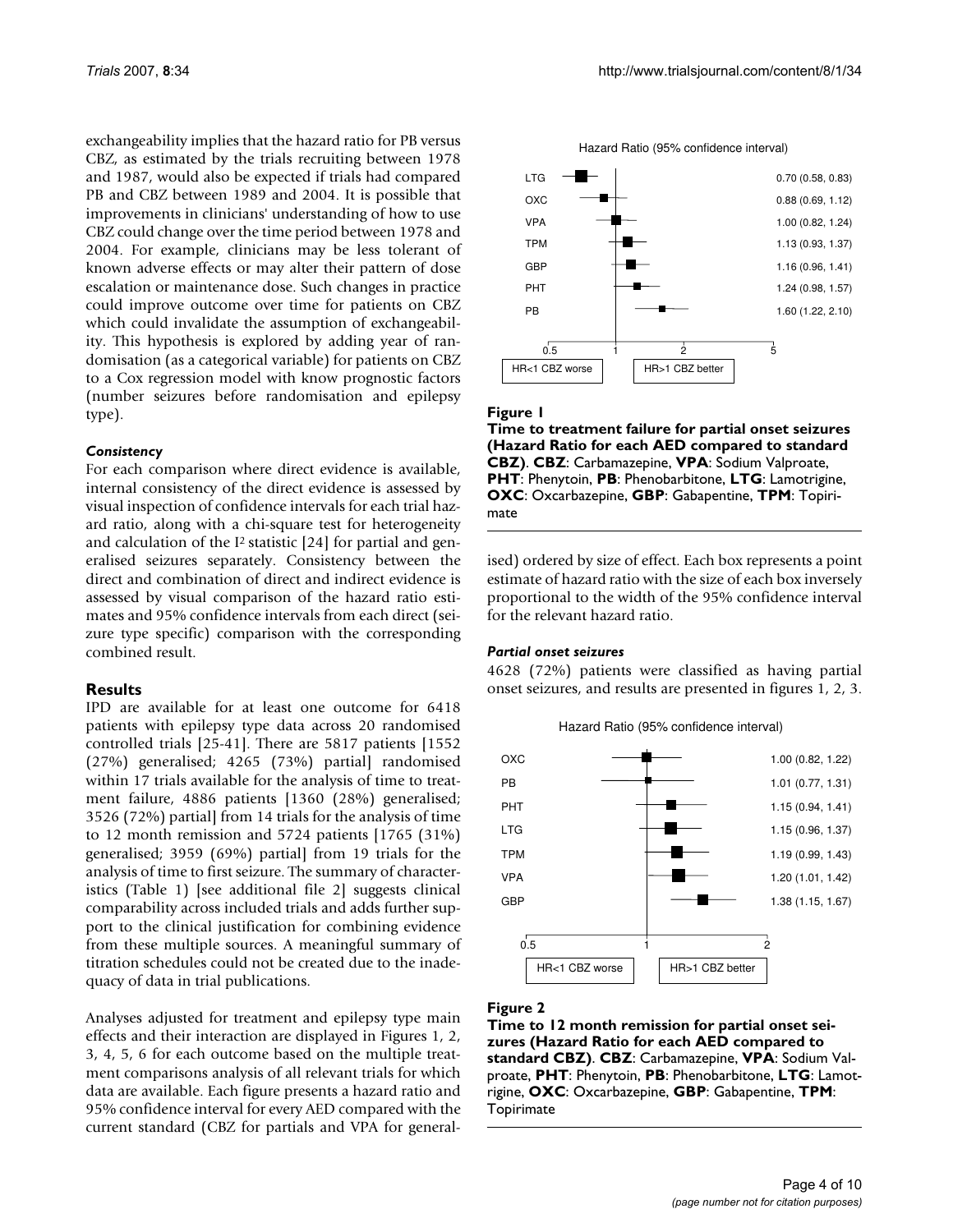

#### Hazard Ratio (95% confidence interval)

#### Figure 3

**Time to first seizure for partial onset seizures (Hazard Ratio for each AED compared to standard CBZ)**. **CBZ**: Carbamazepine, **VPA**: Sodium Valproate, **PHT**: Phenytoin, **PB**: Phenobarbitone, **LTG**: Lamotrigine, **OXC**: Oxcarbazepine, **GBP**: Gabapentine, **TPM**: Topirimate

For the first primary outcome time to treatment failure (Figure 1), LTG is the best drug (LTG is significantly better than all other AEDs apart from OXC), and PB is the worst drug. There is a non-significant trend to suggest that OXC may be better than CBZ but insufficient evidence to differentiate between CBZ and VPA. There are further non-sig-



#### Figure 4

**Time to treatment failure for generalised onset seizures (Hazard Ratio for each AED compared to standard VPA)**. **CBZ**: Carbamazepine, **VPA**: Sodium Valproate, **PHT**: Phenytoin, **PB**: Phenobarbitone, **LTG**: Lamotrigine, **OXC**: Oxcarbazepine, **GBP**: Gabapentine, **TPM**: **Topirimate** 



#### Figure 5

**Time to 12 month remission for generalised onset seizures (Hazard Ratio for each AED compared to standard VPA)**. CBZ: Carbamazepine, **VPA**: Sodium Valproate, **PHT**: Phenytoin, **PB**: Phenobarbitone, **LTG**: Lamotrigine, **OXC**: Oxcarbazepine, **GBP**: Gabapentine, **TPM**: **Topirimate** 

nificant trends to suggest that CBZ may be better than TPM, GBP and PHT with the lower limits of the 95% confidence interval limits not reaching clinical significance. For time to 12-month remission (Figure 2) CBZ is significantly better than GBP and VPA. There are non-significant





#### Figure 6

**Time to first seizure for generalised onset seizures (Hazard Ratio for each AED compared to standard VPA)**. **CBZ**: Carbamazepine, **VPA**: Sodium Valproate, **PHT**: Phenytoin, **PB**: Phenobarbitone, **LTG**: Lamotrigine, **OXC**: Oxcarbazepine, **GBP**: Gabapentine, **TPM**: Topirimate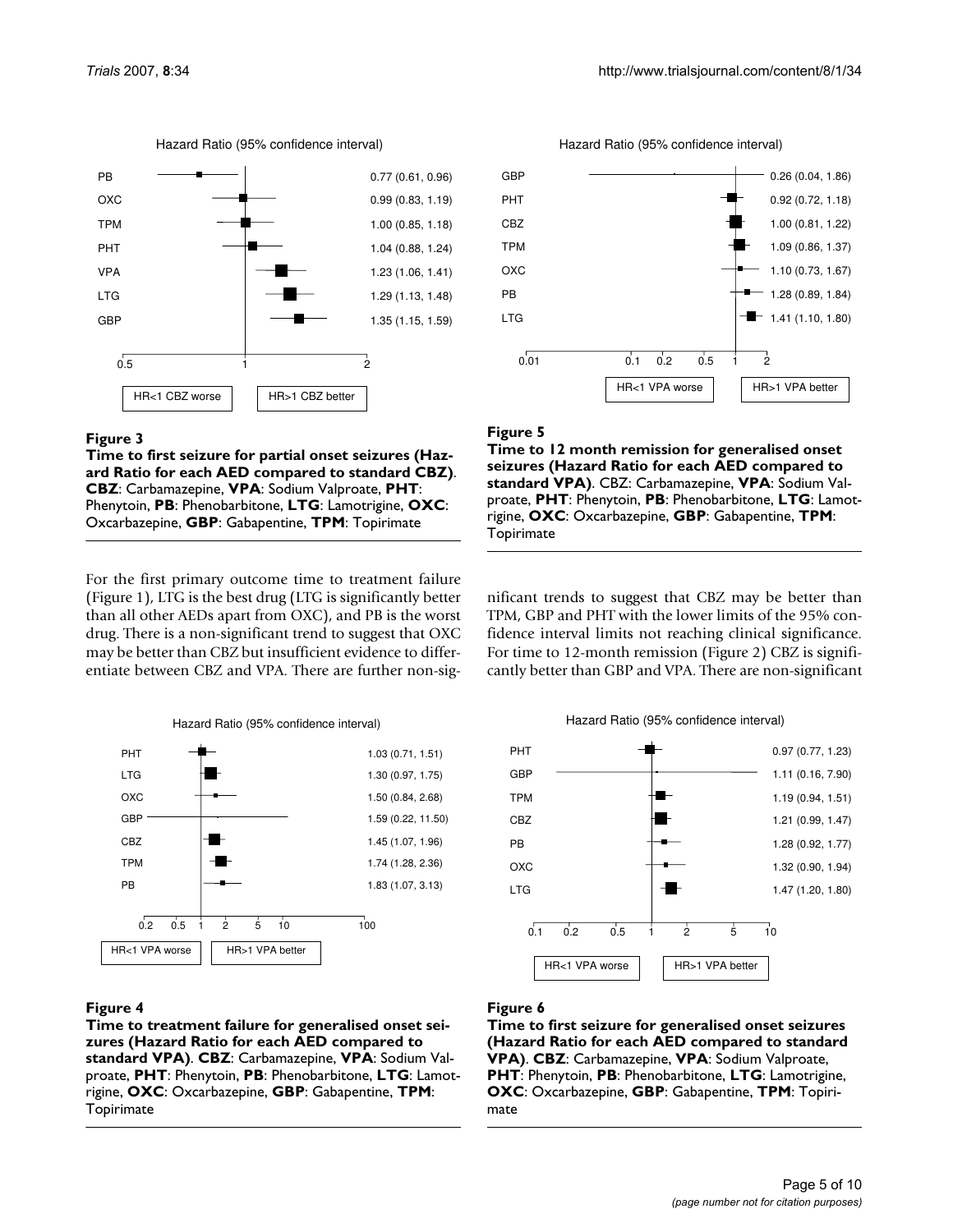trends showing benefit for CBZ over TPM, LTG and PHT with lower limits to the 95% confidence intervals close to 1.0. There is insufficient evidence to conclude whether there are differences between CBZ and OXC or PB with wide confidence intervals that include clinically important differences in both directions. For the secondary outcome, time to first seizure (Figure 3), CBZ is significantly better than VPA, LTG and GBP but there is insufficient evidence to conclude whether there are differences between CBZ and OXC, TPM or PHT with wide confidence intervals that contain clinically important values. PB is significantly better than CBZ for this outcome suggesting that PB is the most effective drug for delaying a first seizure.

#### *Generalized onset tonic clonic seizures*

1790 (28%) patients were classified as having generalized onset tonic clonic seizures.

Results for time to treatment failure (Figure 4) indicate a significantly better outcome for individuals treated with VPA compared to CBZ, TPM and PB. There is a non-significant trend to suggest that VPA may be better than OXC and GBP but the confidence intervals are wide and include clinically important hazard ratios in both directions. There is a further non-significant trend in favour of VPA over LTG with a clinically non-significant lower limit of the confidence interval. There is insufficient evidence to differentiate between VPA and PHT with a wide confidence interval that contains clinically important results for both drugs. For 12 month remission (Figure 5), results suggest that VPA is significantly better than LTG. As the confidence intervals for the hazard ratio comparing each other drug with VPA each contain unity and clinically important values in both directions there is insufficient evidence to differentiate amongst the drugs. For the secondary outcome, time to first seizure (Figure 6), VPA is significantly better than LTG with non-significant trends to favour VPA over TPM, CBZ, PB and OXC. There is insufficient evidence to differentiate between VPA and PHT or GBP.

#### *Exchangeability*

Although the time to event differed significantly according to year of recruitment, there was no systematic pattern of increasing hazard ratio over time for the any of the three outcomes. There is insufficient evidence to support the hypothesis that the effectiveness of CBZ increases over time and the assumption of exchangeability for this aspect appears reasonable. Further details are available on request from the first author.

## *Consistency*

For partial seizures there is evidence of statistical heterogeneity (qualitative) within the direct evidence for comparisons between CBZ and PB (time to treatment failure  $I^2$  =

66% and time to 12 month remission  $I^2 = 67\%$ ), CBZ and VPA (time to first seizure  $I^2 = 78\%$ ). For generalized seizures there is evidence of statistical heterogeneity (qualitative with overlap of CIs) within the direct evidence for comparisons between PHT and VPA (time to treatment failure  $I^2 = 63\%$ ) and CBZ and PHT (time to 12 month remission  $I^2 = 73\%$ ).

Where comparisons are possible, the combined analysis (including all direct and indirect data) is consistent, in terms of hazard ratio and 95% confidence interval, with the direct evidence. However, for the comparison between VPA and TPM (partial seizures), the direct evidence (SANAD arm B with only 33 patients across the two drugs) suggests that TPM is significantly better than VPA  $(HR = 0.35; 95\% \text{ CI} = 0.15 \text{ to } 0.80) \text{ for achieving a 12}$ month remission but there is insufficient evidence to differentiate between the two drugs in the combined analysis (HR =  $1.00$ ;  $95\%$  CI = 0.78 to 1.27). Further detail concerning the assessment of inconsistency can be made available from the authors.

For the comparison between CBZ and PB, the methodological quality of one included trial (Placencia 1993) was thought to be the main source of heterogeneity. As a sensitivity analysis, the combined multiple comparison analysis was undertaken excluding this particular trial. This reduced heterogeneity for the direct comparison but had minimal impact on interpretation and clinical conclusions for the combined multiple comparison analysis. The largest impact was seen for 12 month remission (partial subgroup) for which PB was less favoured in the sensitivity analysis [HR 1.22(0.90 to 1.64) in favour of CBZ for the sensitivity analysis compared to 1.01(0.77 to 1.31)].

#### **Discussion**

In this paper we provide an up to date summary of multiple treatment comparisons from 20 randomised controlled trials (6418 patients) regarding the comparative effects of eight AEDs. The results represent the best available evidence about the comparative effects of these drugs, which will inform both clinical decision making and future research. Such results have not been available until now since no trial has, or is ever likely to compare all drugs directly.

The majority of the data (4628 (72%) patients) is for patients with partial onset seizures, and results favour OXC, CBZ, and LTG for the best combination of tolerability and seizure control, of which OXC and CBZ provide the best seizure control and LTG best tolerability resulting in a lower treatment failure rate.

A smaller number of patients classified as having generalized onset tonic-clonic seizures were recruited into the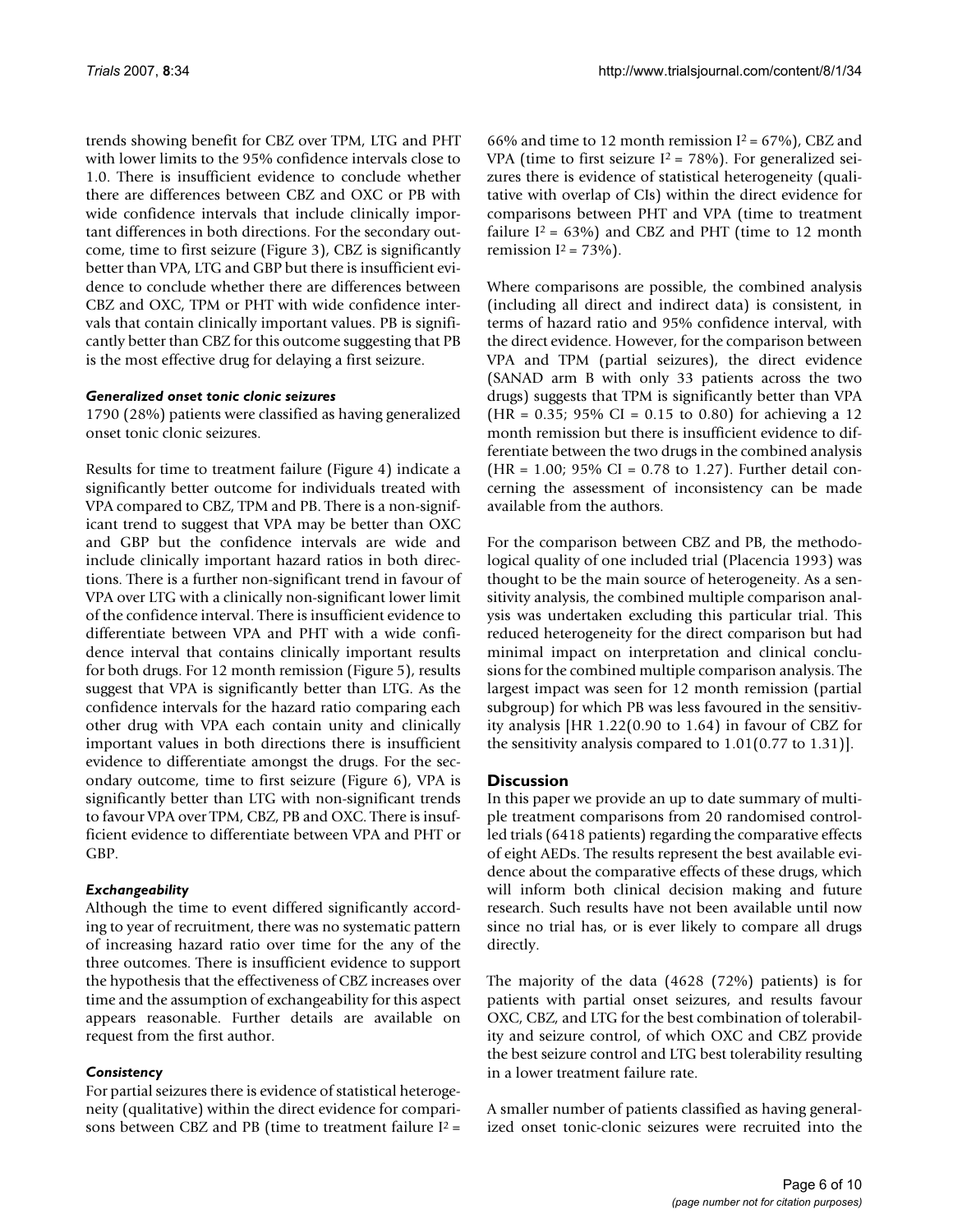included randomised controlled trials (1790 patients (28%)). Some patients were experiencing other seizure types (absence or myoclonus) although data on these seizure types were not collected for the majority of trials during follow-up, hence seizure outcomes apply to generalized onset tonic clonic seizures only. The age distribution of patients reveals that approximately 30% were classified as having generalized seizures with onset over the age of 30 years, which is unlikely. For these patients it is likely that the randomizing clinician was unable to state with confidence that the seizures were partial in onset, and patients were therefore misclassified as generalized in onset. The group classified as having generalized onset seizures is therefore most likely to include some patients with partial onset seizures. Our results indicate that VPA has a lower treatment failure for all drugs except PHT. This is significant for PB, TPM, CBZ, and non significant for LTG, OXC and GBP. For time to 12 month remission results indicate that VPA is significantly superior to LTG and non-significantly superior to PB OXC and TPM, while PHT is non-significantly to VPA. These results do not refute current NICE guidelines that recommend VPA as a treatment of choice.

The results for patients with generalized onset tonic-clonic seizures are limited by the fact that fewer such patients have been recruited into randomised controlled trials, and that a significant number of patients classified as having generalized onset seizures may have been misclassified. Also, patients with an idiopathic generalized epilepsy may experience absence or myoclonic seizures. Other than in SANAD, these seizure types were not measured during follow-up, hence we do not know whether the 12 month remission rates here reflect an effect on generalized onset tonic-clonic seizures only, or upon all generalized seizure types. There is some uncontrolled evidence that PHT can exacerbate absence or myoclonus, and if true would have an important effect on measures of seizure remission were all generalized seizure types assessed during follow-up. Future trials must measure these shortfalls if they are to provide reliable information about relative treatment effects.

Previous meta-analyses have investigated individual pairwise comparisons, which in isolation fall short of informing clinical decisions when there are a greater number of treatment options available. An advantage of the approach presented here is that it has allowed the full integration of evidence regarding eight AEDs and utilises data from the most recent and largest ever randomised controlled trial in epilepsy patients (SANAD). Analyses were performed using IPD from each trial. This approach allows the standardisation of outcome definition across trials. In particular we were able to assess the outcome for patients with either partial or generalized onset seizures

and investigate the evidence to support prior clinical belief that for example CBZ is superior for partial onset seizures whilst VPA is superior for generalized onset seizures. A thorough examination of comparability of trial characteristics and an investigation into whether the effectiveness of CBZ had changed over time were also undertaken. These analyses would have been severely limited without IPD.

The key assumption made in the simultaneous analysis of multiple treatment comparisons is that the hazard ratio for one treatment compared with another would be the same across the entire set of trials included in the model [16] irrespective of whether those treatments were included in a particular trial. Caldwell et al [18] suggest that one way to question this assumption is to imagine all trials had compared the same treatments and to judge whether they are sufficiently similar to be combined in a meta-analysis. Each of the trials included in our analysis were assessed for eligibility into separate systematic reviews which all adopted the same inclusion criteria and review protocol and thus this decision had already been reached. We would encourage researchers undertaking multiple treatment comparisons to assess similarity of trials in this very way by developing a simple protocol describing trial eligibility criteria into the combined analysis as would be done in any properly conducted systematic review and meta-analysis for a single pair-wise comparison. Clinically, the trials are sufficiently similar to combine in a single analysis and justified further by the absence of a possible change in effect of CBZ over time and the lack of clinical belief of any contraindications to any of the anti-epileptic drugs in the included trials. The formulation of carbamazepine or valproate used is one potential source of clinical heterogeneity that could not be investigated due to lack of relevant data. Although the evidence for differing formulations' impact on outcome is limited, the controlled release formulation of carbamazepine or valproate may be associated with less treatment withdrawals due to adverse effects.

For the direct results there was evidence of heterogeneity amongst trial effects for a few comparisons for particular outcomes. Such heterogeneity may potentially bring about inconsistency between the direct and indirect evidence and could lead to difficulties with interpretation of the multiple treatment comparisons analysis. Consistency of the evidence is difficult to explore for this complex dataset. However, we generally found good consistency between the direct and combined multiple treatment comparisons results and found no systematic pattern of over or under estimation. This observation is in keeping with a previous study [17] that found the direction of discrepancy between direct and indirect estimates to be inconsistent. We did however find some evidence of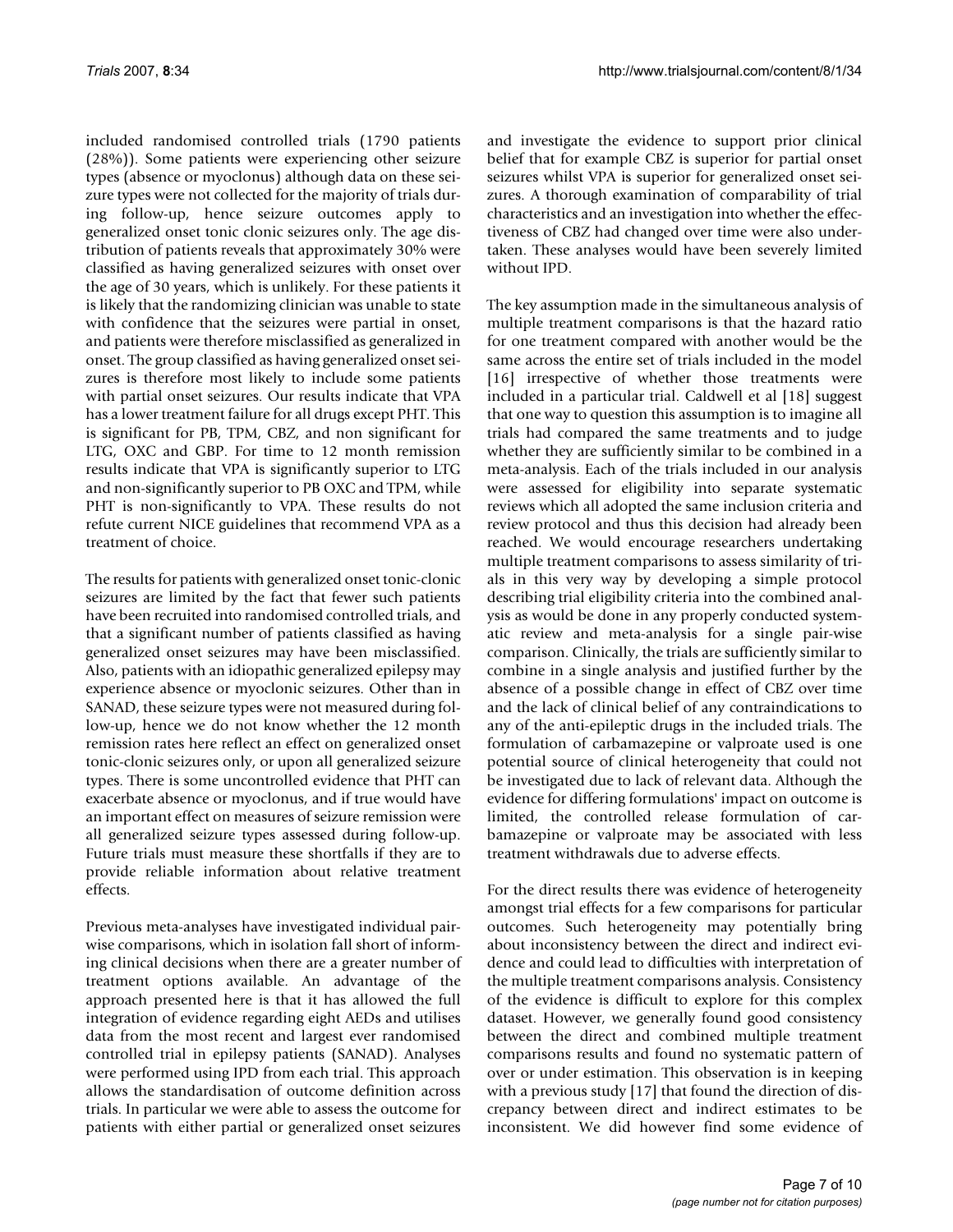inconsistency for the comparison between VPA and TPM (time to 12 month remission). However, only one trial with 33 patients provided direct evidence for this comparison. Further work is required to extend the multiple treatment comparisons IPD analysis presented to allow incorporation of heterogeneity which is likely to lead to increased confidence interval widths. This note of caution should be kept in mind when examining the presented results.

The simultaneous analysis of multiple treatment comparisons is increasingly more common in the medical literature with previous applications seen using aggregate data[42,43]. Caldwell et al [18] comment that a unified, coherent analysis can be achieved only by analysing the entire collection of relevant randomised controlled trials while respecting randomisation. They argue that rather than asking whether analyses comparing multiple treatments should be used routinely, it is more appropriate to ask whether they can be avoided. Comparing multiple treatments should be considered as the bedrock for decisions when several treatments are available [18]. The use of IPD, with its associated benefits, can only strengthen such decision-making.

#### **Conclusion**

#### *Implications for practice*

For patients with partial onset seizures, results favour OXC, CBZ and LTG as drugs of choice. It will be noted that all these drugs have their primary mode of action as voltage dependent and use dependent blockers of Na+ channels. The data presented here support the current guidelines recommending the use of VPA as drug of first choice for generalized onset tonic-clonic seizures. However the potential teratogenicity of VPA should be considered for women of child bearing age.

#### *Implications for research*

The paucity of data for patients with generalized onset tonic clonic seizures highlights the need for trials into which such individuals are recruited. The problems with classification that are highlighted should be addressed in future trials in which systems should be used to check seizure and epilepsy classification on the one hand, whilst allowing clinicians to express their uncertainty about classification on the other. These analyses will be continually updated as new data become available.

#### **Competing interests**

Tudur Smith C and Williamson PR have reported no conflicts of interest. Marson AG has received speaker fees and reimbursement for attending conferences from Janssen-Cilag, Glaxo SmithKline, Novartis, Pfizer and Sanofi Synthelabo and research funding from Pfizer. Chadwick DW has received consultancy fees, speakers fees and reimbursement for attending conferences from Janssen-Cilag, Glaxo SmithKline, Novartis, Pfizer and Sanofi Synthelabo

#### **Authors' contributions**

Catrin Tudur Smith, participated in developing ideas and methods, undertook all analyses, produced graphical presentation of results and participated in interpretation of results and writing of the manuscript. Anthony Marson obtained original IPD and liaised with trialists, participated in developing ideas, provided clinical support and advice, participated in presentation and interpretation of results and writing of the manuscript. David Chadwick helped to obtain original IPD, provided clinical support and advice, participated in the interpretation of results and writing of the manuscript. Paula Williamson, proposed a multiple treatment comparisons analysis, participated in developing ideas and methods, provided statistical support and advice for analyses, presentation and interpretation of results, and participated in writing the manuscript.

## **Appendix 1. Model for the analysis of multiple treatment comparisons**

For the simultaneous analysis of multiple comparisons between eight AEDs, a Cox proportional hazards model stratified by trial assuming fixed treatment effects was fitted, where the hazard for the *ith* patient (*i* = 1,..., *nj* ) in the *jth* trial  $(j = 1,..., J)$  is given by

$$
\lambda_{ij} = \lambda_{0j}(t) \exp(\beta_1 x_{1ij} + \beta_2 x_{2ij} + \beta_3 x_{3ij} + \beta_4 x_{4ij} + \beta_5 x_{5ij})
$$

where  $x_k$ 's are treatment indicator variables and  $\beta_k$  are regression coefficients.

For comparisons with the baseline drug (CBZ in this example), the hazard ratio is given by  $\exp(\beta_k)$  with 95% confidence interval  $\exp(\beta_k \pm 1.96 \cdot \text{SE}(\beta_k))$  for k = 1,..., 5.

For other pair wise comparisons between drugs represented by dummy variables  $x_{kij}$  and  $x_{mij}$  the hazard ratio is given by  $\exp[(\beta_k - \beta_m)]$  with standard error

$$
SE(\beta_k - \beta_m) = \sqrt{SE(\beta_k)^2 + SE(\beta_m)^2 - 2 * cov(\beta_k, \beta_m)}
$$

The model can be adjusted for the effect of covariate and treatment-by-covariate interaction terms by including relevant dummy variables in the linear predictor.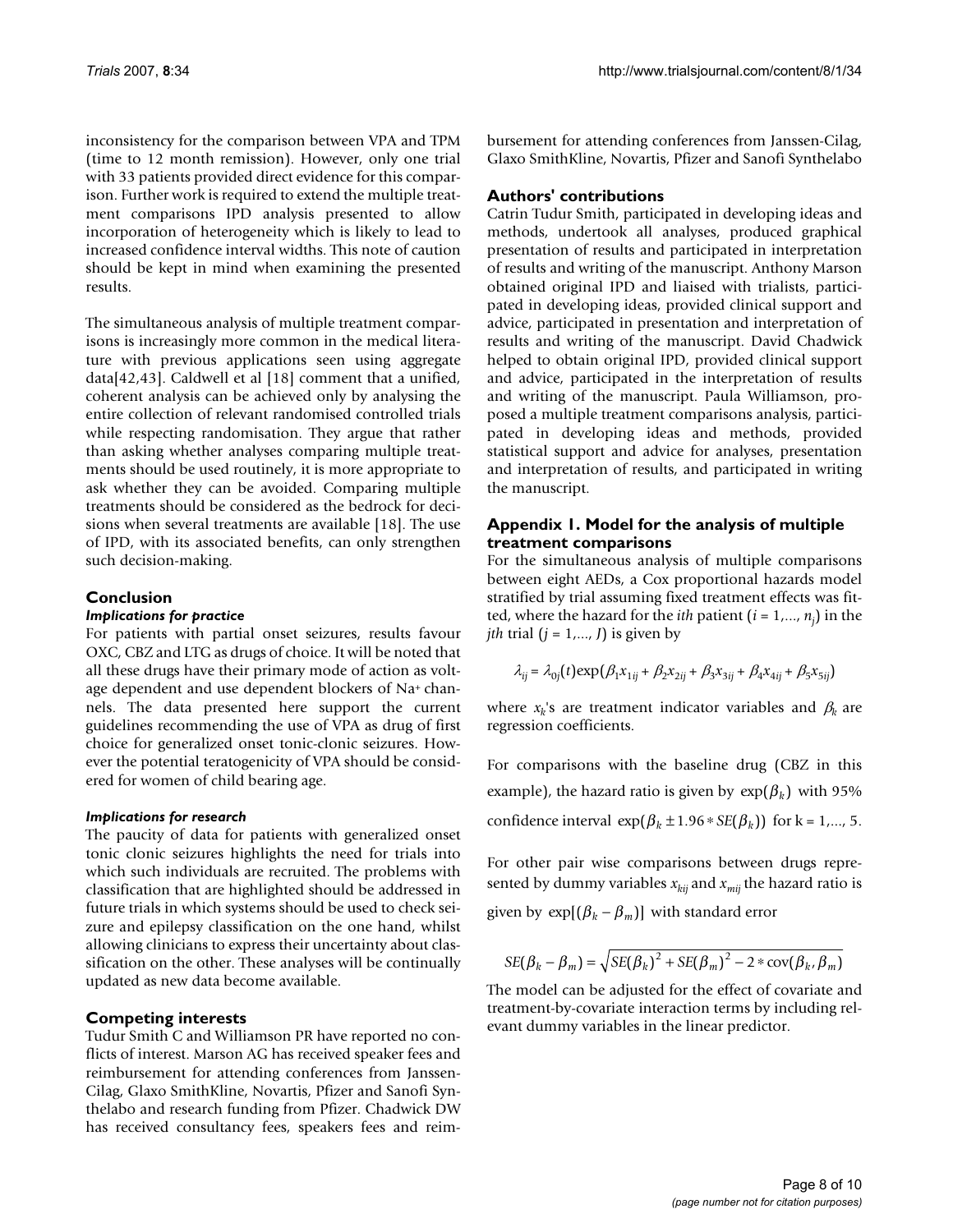## **Additional material**

## **Additional file 1**

*Figure X. Supplementary figures with full details for all outcomes* Click here for file

[\[http://www.biomedcentral.com/content/supplementary/1745-](http://www.biomedcentral.com/content/supplementary/1745-6215-8-34-S1.doc) 6215-8-34-S1.doc]

## **Additional file 2**

*Table 1. Characteristics of trials ad patients included in simultaneous analysis of multiple treatment comparisons*

Click here for file

[\[http://www.biomedcentral.com/content/supplementary/1745-](http://www.biomedcentral.com/content/supplementary/1745-6215-8-34-S2.doc) 6215-8-34-S2.doc]

## **Acknowledgements**

We would like to thank the Epilepsy IPD Monotherapy Group for providing the data and to IPD providers for useful comments on an earlier draft of the paper. The MRC provided funding to undertake work related to the original systematic reviews that examined pair-wise comparisons.

#### **References**

- Hauser WA, Hesdorffer DC: Epilepsy: frequency, causes and **consequences.** New York: Demos Publications; 1990.
- Cockerell OC, Johnson AL, Sander JW, Hart YM, Shorvon SD: **[Remission of epilepsy: results from the National General](http://www.ncbi.nlm.nih.gov/entrez/query.fcgi?cmd=Retrieve&db=PubMed&dopt=Abstract&list_uids=7603228) [Practice Study of Epilepsy.](http://www.ncbi.nlm.nih.gov/entrez/query.fcgi?cmd=Retrieve&db=PubMed&dopt=Abstract&list_uids=7603228)** *Lancet* 1995, **346(8968):**140-4.
- 3. Annegers JF, Hauser WA, Elveback LR: **[Remission of seizures and](http://www.ncbi.nlm.nih.gov/entrez/query.fcgi?cmd=Retrieve&db=PubMed&dopt=Abstract&list_uids=499118) [relapse in patients with epilepsy.](http://www.ncbi.nlm.nih.gov/entrez/query.fcgi?cmd=Retrieve&db=PubMed&dopt=Abstract&list_uids=499118)** *Epilepsia* 1979, **20(6):**729-37.
- 4. **The epilepsies: the diagnosis and management of the epilepsies in adults and children in primary and secondary care.** London: National Institute for Clinical Excellence; 2004. Clinical Guideline 20
- 5. French JA, Kanner AM, Bautista J, Abou-Khalil B, Browne T, Harden CL, Theodore WH, Bazil C, Stern J, Schachter SC, Bergen D, Hirtz D, Montouris GD, Nespeca M, Gidal B, Marks WJ Jr, Turk WR, Fischer JH, Bourgeois B, Wilner A, Faught RE Jr, Sachdeo RC, Beydoun A, Glauser TA: **[Efficacy and tolerability of the new antiepileptic](http://www.ncbi.nlm.nih.gov/entrez/query.fcgi?cmd=Retrieve&db=PubMed&dopt=Abstract&list_uids=15111659) drugs I : treatment of new onset epilepsy: report of the ther[apeutics and technology assessment subcommittee and](http://www.ncbi.nlm.nih.gov/entrez/query.fcgi?cmd=Retrieve&db=PubMed&dopt=Abstract&list_uids=15111659) quality standards subcommittee of the American Academy [of Neurology and the American Epilepsy Society.](http://www.ncbi.nlm.nih.gov/entrez/query.fcgi?cmd=Retrieve&db=PubMed&dopt=Abstract&list_uids=15111659)** *Neurology* 2004, **62(8):**1252-60.
- 6. Marson AG, Al-Kharusi AM, Alwaidh M, Appleton R, Baker GA, Chadwick DW, Cramp C, Cockerell OC, Cooper PN, Doughty J, Eaton B, Gamble C, Goulding PJ, Howell SJL, Hughes A, Jackson M, Jacoby A, Kellett M, Lawson GR, Leach JP, Nicolaides P, Roberts R, Shackley P, Shen J, Smith DF, Smith PEM, TudurSmith C, Vanoli A, Williamson PR, on behalf of the SANAD Study group: **The SANAD study of effectiveness of carbamazepine, gabapentin, lamotrigine, oxcarbazepine, or topiramate for treatment of partial epilepsy: an unblinded randomised controlled trial.** *The Lancet* 2007, **369(9566):**1000-1015.
- 7. Marson AG, Al-Kharusi AM, Alwaidh M, Appleton R, Baker GA, Chadwick DW, Cramp C, Cockerell OC, Cooper PN, Doughty J, Eaton B, Gamble C, Goulding PJ, Howell SJL, Hughes A, Jackson M, Jacoby A, Kellett M, Lawson GR, Leach JP, Nicolaides P, Roberts R, Shackley P, Shen J, Smith DF, Smith PEM, TudurSmith C, Vanoli A, Williamson PR, on behalf of the SANAD Study group: **The SANAD study of effectiveness of valproate, lamotrigine, or topiramate for generalised and unclassifiable epilepsy: an unblinded randomised controlled trial.** *The Lancet* 2007, **369(9566):**1016-1026.
- 8. Marson AG, Williamson PR, Hutton JL, Clough HE, Chadwick DW: **Carbamazepine versus valproate monotherapy for epilepsy.** *Cochrane Database of Systematic Reviews* 2000.
- 9. Tudur Smith C, Marson AG, Williamson PR: **Phenytoin versus valproate monotherapy for partial onset seizures and generalized onset tonic-clonic seizures.** *Cochrane Database of Systematic Reviews* 2001.
- 10. Tudur Smith C, Marson AG, Clough HE, Williamson PR: **Carbamazepine versus phenytoin monotherapy for epilepsy.** *Cochrane Database of Systematic Reviews* 2002.
- 11. Taylor S, Tudur Smith C, Williamson PR, Marson AG: **Phenobarbitone versus phenytoin monotherapy for partial onset seizures and generalized onset tonic-clonic seizures.** *Cochrane Database of Systematic Reviews* 2003.
- 12. Tudur Smith C, Marson AG, Williamson PR: **Carbamazepine versus phenobarbitone monotherapy for epilepsy.** *Cochrane Database of Systematic Reviews* 2003.
- 13. Muller MM, Marson AG, Williamson PR: **Oxcarbazepine versus phenytoin monotherapy for epilepsy.** *Cochrane Database of Systematic Reviews* 2006.
- 14. Gamble CL, Marson AG, Williamson PR: **Lamotrigine versus carbamazepine monotherapy for epilepsy.** *Cochrane Database of Systematic Reviews* 2006.
- 15. Chalmers I: **The Cochrane Collaboration: preparing, maintaining and disseminating systematic reviews of the effects of health care.** *Annals of the New York Academy of Science* 1993, **703:**156-165.
- 16. Bucher HC, Guyatt GH, Griffith LE, Walter SD: **[The results of](http://www.ncbi.nlm.nih.gov/entrez/query.fcgi?cmd=Retrieve&db=PubMed&dopt=Abstract&list_uids=9250266) [direct and indirect treatment comparisons in meta-analysis](http://www.ncbi.nlm.nih.gov/entrez/query.fcgi?cmd=Retrieve&db=PubMed&dopt=Abstract&list_uids=9250266) [of randomized controlled trials.](http://www.ncbi.nlm.nih.gov/entrez/query.fcgi?cmd=Retrieve&db=PubMed&dopt=Abstract&list_uids=9250266)** *Journal of Clinical Epidemiology* 1997, **50:**683-691.
- 17. Song F, Altman DG, Glenny A, Deeks JJ: Validity of indirect com**parison for estimating efficacy of competing interventions: empirical evidence from published meta-analyses.** *British Medical Journal* 2003, **326:**1-5.
- 18. Caldwell DM, Ades AE, Higgins JPT: **[Simultaneous comparison of](http://www.ncbi.nlm.nih.gov/entrez/query.fcgi?cmd=Retrieve&db=PubMed&dopt=Abstract&list_uids=16223826) [multiple treatments: combining direct and indirect evi](http://www.ncbi.nlm.nih.gov/entrez/query.fcgi?cmd=Retrieve&db=PubMed&dopt=Abstract&list_uids=16223826)[dence.](http://www.ncbi.nlm.nih.gov/entrez/query.fcgi?cmd=Retrieve&db=PubMed&dopt=Abstract&list_uids=16223826)** *British Medical Journal* 2005, **331:**897-900.
- 19. Commission on Classification and Terminology of the International League Against Epilepsy: **[Proposal for revised clinical and elec](http://www.ncbi.nlm.nih.gov/entrez/query.fcgi?cmd=Retrieve&db=PubMed&dopt=Abstract&list_uids=6790275)[troencephalographic classification of epileptic seizures.](http://www.ncbi.nlm.nih.gov/entrez/query.fcgi?cmd=Retrieve&db=PubMed&dopt=Abstract&list_uids=6790275)** *Epilepsia* 1981, **22(4):**489-501.
- 20. Commission on Classification and Terminology of the International League Against Epilepsy: **[Proposal for revised classification of](http://www.ncbi.nlm.nih.gov/entrez/query.fcgi?cmd=Retrieve&db=PubMed&dopt=Abstract&list_uids=2502382) [epilepsies and epileptic syndromes.](http://www.ncbi.nlm.nih.gov/entrez/query.fcgi?cmd=Retrieve&db=PubMed&dopt=Abstract&list_uids=2502382)** *Epilepsia* 1989, **30(4):**389-99.
- 21. Tudur Smith C, Williamson PR, Marson AG: **[Investigating hetero](http://www.ncbi.nlm.nih.gov/entrez/query.fcgi?cmd=Retrieve&db=PubMed&dopt=Abstract&list_uids=15685717)[geneity in meta-analysis of time-to-event outcomes.](http://www.ncbi.nlm.nih.gov/entrez/query.fcgi?cmd=Retrieve&db=PubMed&dopt=Abstract&list_uids=15685717)** *Statistics in Medicine* 2005, **24:**1307-1319.
- 22. Tudur Smith C: **Individual patient data meta-analysis with time to event outcomes.** In *PhD Thesis* University of Liverpool; 2004.
- 23. Chadwick D: **Valproate in the treatment of epilepsies.** *Epilepsia* 1994:S96-8.
- 24. Higgins JPT, Thompson SG: **[Quantifying heterogeneity in a](http://www.ncbi.nlm.nih.gov/entrez/query.fcgi?cmd=Retrieve&db=PubMed&dopt=Abstract&list_uids=12111919) [meta-analysis.](http://www.ncbi.nlm.nih.gov/entrez/query.fcgi?cmd=Retrieve&db=PubMed&dopt=Abstract&list_uids=12111919)** *Statistics in Medicine* 2002, **21:**1539-1558.
- 25. Heller AJ, Chesterman P, Elwes RDC, Crawford P, Chadwick D, Johnson AL, Reynolds EH: **[Phenobarbitone, phenytoin, car](http://www.ncbi.nlm.nih.gov/entrez/query.fcgi?cmd=Retrieve&db=PubMed&dopt=Abstract&list_uids=7823066)[bamazepine, or sodium valproate for newly diagnosed adult](http://www.ncbi.nlm.nih.gov/entrez/query.fcgi?cmd=Retrieve&db=PubMed&dopt=Abstract&list_uids=7823066) [epilepsy: a randomised comparative monotherapy trial.](http://www.ncbi.nlm.nih.gov/entrez/query.fcgi?cmd=Retrieve&db=PubMed&dopt=Abstract&list_uids=7823066)** *Journal of Neurology, Neurosurgery, and Psychiatry* 1995, **58:**44-50.
- 26. de Silva M, MacArdle B, McGowan M, Hughes E, Stewart J, Neville BGR, Johnson AL, Reynolds EH: **Randomised comparative monotherapy trial of phenobarbitone, phenytoin, carbamazepine, or sodium valproate for newly diagnosed childhood epilepsy.** *The Lancet* 1996, **347:**709-13.
- Mattson RH, Cramer JA, Collins JF, Smith DB, Delgado-Escueta AV, Browne TR, Williamson PD, Treiman DM, McNamara JO, McCutchen CB, Homan RW, Crill WE, Lubozynski MF, Rosenthal NP, Mayersdorf A: **[Comparison of carbamazepine, phenobarbital,](http://www.ncbi.nlm.nih.gov/entrez/query.fcgi?cmd=Retrieve&db=PubMed&dopt=Abstract&list_uids=3925335) [phenytoin, and primidone in partial and secondarily general](http://www.ncbi.nlm.nih.gov/entrez/query.fcgi?cmd=Retrieve&db=PubMed&dopt=Abstract&list_uids=3925335)[ized tonic-clonic seizures.](http://www.ncbi.nlm.nih.gov/entrez/query.fcgi?cmd=Retrieve&db=PubMed&dopt=Abstract&list_uids=3925335)** *New England Journal of Medicine* 1985, **313:**145-51.
- 28. Mattson RH, Cramer JA, Collins JF: **[A comparison of valproate](http://www.ncbi.nlm.nih.gov/entrez/query.fcgi?cmd=Retrieve&db=PubMed&dopt=Abstract&list_uids=1298221) with carbamazepine for the treatment of complex partial [seizures and secondarily generalized tonic-clonic seizures in](http://www.ncbi.nlm.nih.gov/entrez/query.fcgi?cmd=Retrieve&db=PubMed&dopt=Abstract&list_uids=1298221) [adults.](http://www.ncbi.nlm.nih.gov/entrez/query.fcgi?cmd=Retrieve&db=PubMed&dopt=Abstract&list_uids=1298221)** *New England Journal of Medicine* 1992, **327:**765-71.